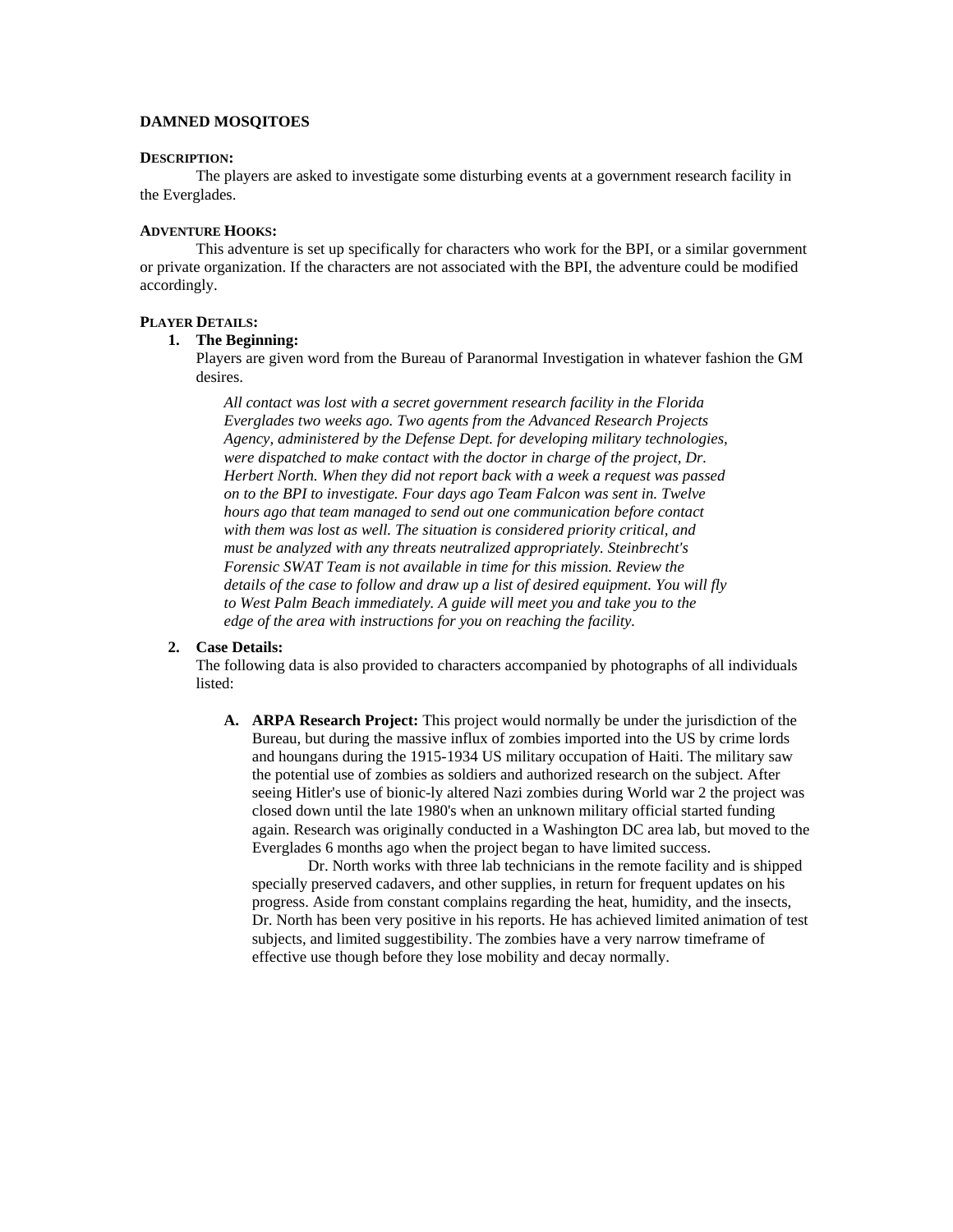- **B. Crew of the Research Facility:**
	- **1. Dr. Herbert North:** Graduate Miskatonic University Medical School, threatened with expulsion near the end of senior year because of "unethical experiments." White male, 5'5", 145 lbs., pale blond hair, blue eyes. Brusque and distracted in manner.
	- **2. Dr. Michael Forest:** Graduate Miskatonic University Medical School, longtime association with Dr. North. White male, 6'2", 190 lbs., brown hair, green eyes. Friendly and energetic in manner.
	- **3. Lab Technician Julie Newman:** Studied at Johns Hopkins, worked extensively on various forensics related projects. Black female, 5'5", 135 lbs., reddishbrown hair, blue eyes. Shy and meticulous in manner.
	- **4. Lab Assistant Paul Jones:** Studied at Harvard Medical School. White male, 5'8", 160 lbs., black hair, brown eyes. Quiet and courteous in manner.
- **C. BPI Team Report:** The day following their insertion into the area the team contacted the Agency using Dr. North's video conferencing equipment, the following is a transcript of that transmission:

*Two men are in camera range, John Lutz and Matt Long. Long looks pale, haggard, and listless.* 

*John Vincenti: Falcon here. We've arrived at the facility. We found a stack of old corpses in the freezer, no surprise there. Jones and Newman were found dead, locked in Jones' room. There was no obvious signs that they tried to get out, but all of the furniture was overturned, broken, or bumped. There was a cot set up in there beside Jones' bed. There was no obvious cause of death, but both corpses showed a magic aura. Forest was locked in his own room, he apparently burned all of their research notes in a garbage can before he blew his brains out with a shotgun. The door was locked from inside, so we think it was suicide, but his corpse showed up with magic too. North was missing, but so was one of their swamp boats. We think he either took it and didn't make it out of the swamp, or someone else took him. There was no sign of the ARPA agents, except their boat.* 

*Bureau HQ: Sounds bad.* 

*John Vincenti: It gets worse. We encountered a zombie alligator, a zombie otter, two zombie white tailed deer, and several other suspicious animal remains. Whatever is causing this seems to be affecting every animal in close proximity, except the damn insects. In addition, whatever effected these people has got Brooks. He's lying near death where he went to sleep last night. (He glances back at Long) Hammer doesn't look so good either. (Hammer half-heartedly swats a bug on his arm and mumbles) (Vincenti sighs heavily) I don't seem to be effected for some reason.* 

*Bureau HQ: What do you need?* 

*John Vincenti: I recommend we evacuate and burn this place. Maybe bless the site for good measure.*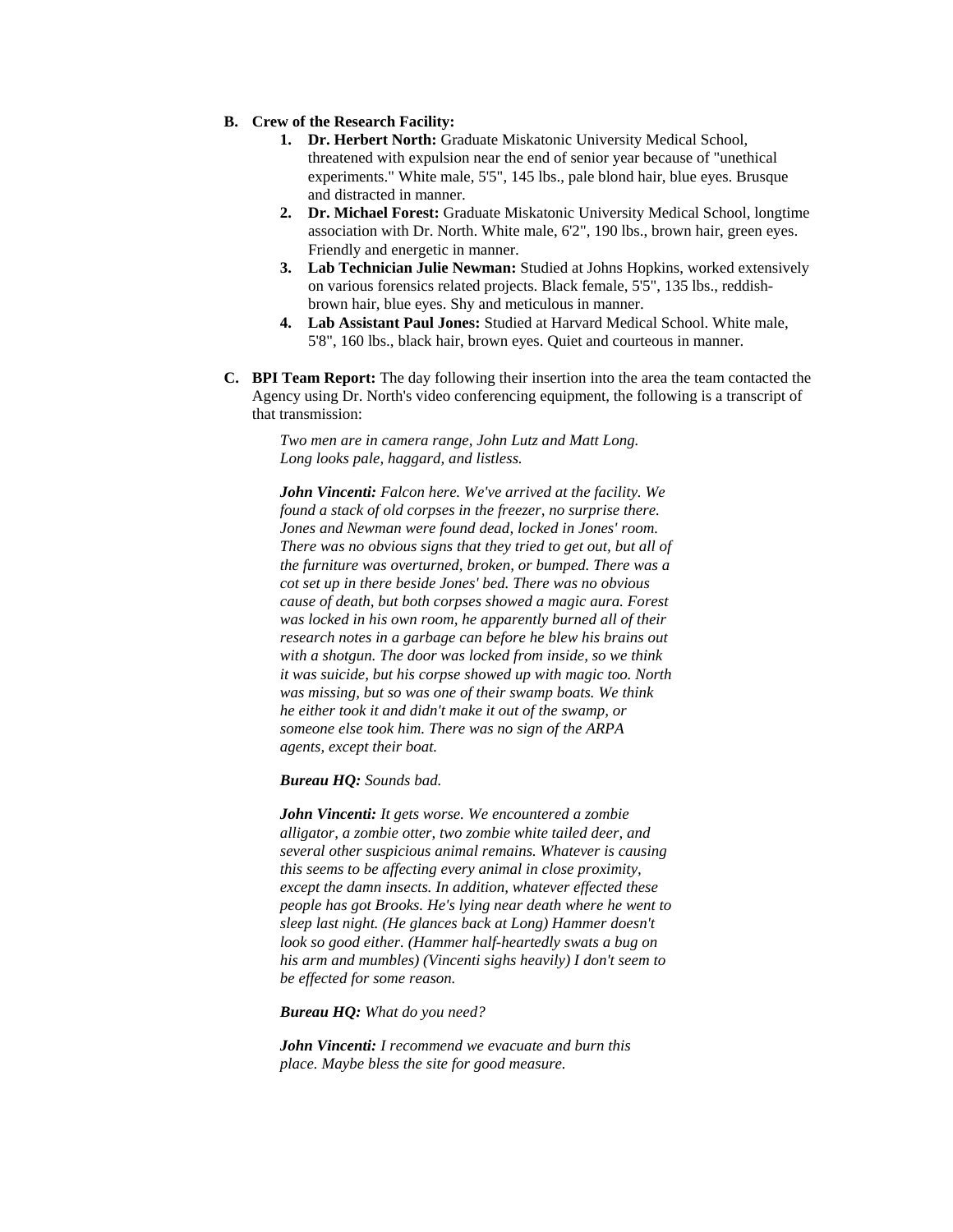*Bureau HQ: No can do. Without knowing what's causing it we could generate fallout. I'll see if we can pull you out and put in a second team. (Pause for two minutes) Sorry, Falcon. You're quarantined until we can get another team in there to assess the situation. We're having a crate of canned goods dropped near the facility - don't eat anything you find there. We'll have backup in 48-72 hours.* 

*John Vincenti: (frustrated) Understood. (Long swats another bug in front of his face) Send some bug spray too, these guys are getting eaten alive. (Vincenti raises a garlic bulb to his mouth and takes a bite as he looks over his shoulder, presumably at Brooks)* 

#### **D. BPI Team Falcon:**

- **1. John Vincenti:** Team leader, former police officer with expertise in explosives and firearms, tends to eat a lot of Italian food. White male, 5'2", 140 lbs., black hair, hazel eyes.
- **2. Van Brooks:** Mage, albino antiquarian who learned magic at the New York Public Library, bibliophile. White male, 5'7", 125 lbs., white hair, pink eyes.
- **3. Matt "Hammer" Long:** Former pugilist and "leg breaker" for the Las Vegas syndicates, carries a silver-capped sledgehammer to bash opponents. Black male, 6'0", 250 lbs., bald, blue eyes.

# **GM DETAILS:**

 Dr. North perfected a reanimation serum using body fluids acquired from old Haitian zombies. The serum therefore shows up as magical, even though it was created through scientific means. Mosquitoes have been getting into the zombies that North created, draining serum-laden fluids and nesting in water contaminated with the remains of some test subjects. The insects are not actually affected by the serum used to animate the creatures, but they are infecting mammals that they attack. As the victim receives bites they become pale and sickly, until the reach a certain dosage and die/animate. The number of stings required to change a victim varies by size, species, and health. A healthy human will require about 1 sting for every 15 pounds of body weight before they succumb.

The gators affected have not been stung directly but ingested the serum by eating the remains of other affected animals. There is no cure once a victim has succumbed, but if isolated before reaching a fatal dose of the serum they may recover with rest and vitamins.

When the mosquitoes began to transmit the serum, Newman and Jones were the first to be effected. They were quarantined by North and Forest and North went to leave the area for medical supplies. He didn't want to contact the ARPA because he was afraid they would shut down the experiment. After he left Forest began to show signs of the serum in his system, he saw Newman and Jones turn into zombies and despaired. He decided to commit suicide to avoid the same fate. Meanwhile, North crashed his swamp boat when he was attacked by what he recognized to be a zombie alligator. He managed to get away from the wreck, but was killed before he could reach safety.

When the two ARPA agents arrived to check the site they panicked at the carnage around the lab and became easy prey to zombie wildlife, which is why the Bureau team found no trace of them.

The Bureau team arrived without protection from the mosquitoes. After a cursory investigation they slept in shifts in the main lab. Brooks, being thin and weak from his albinism succumbed quickly to multiple stings and died/animated shortly after the video conference. Hammer was stung repeatedly, but took significantly longer to fall. Vincenti eats raw garlic habitually. Eating garlic changes a person's blood chemistry making them repulsive to mosquitoes. He died from wounds caused by his teammates, who he managed to evade, and several zombie animals when he tried to flee into the swamp to await reinforcements.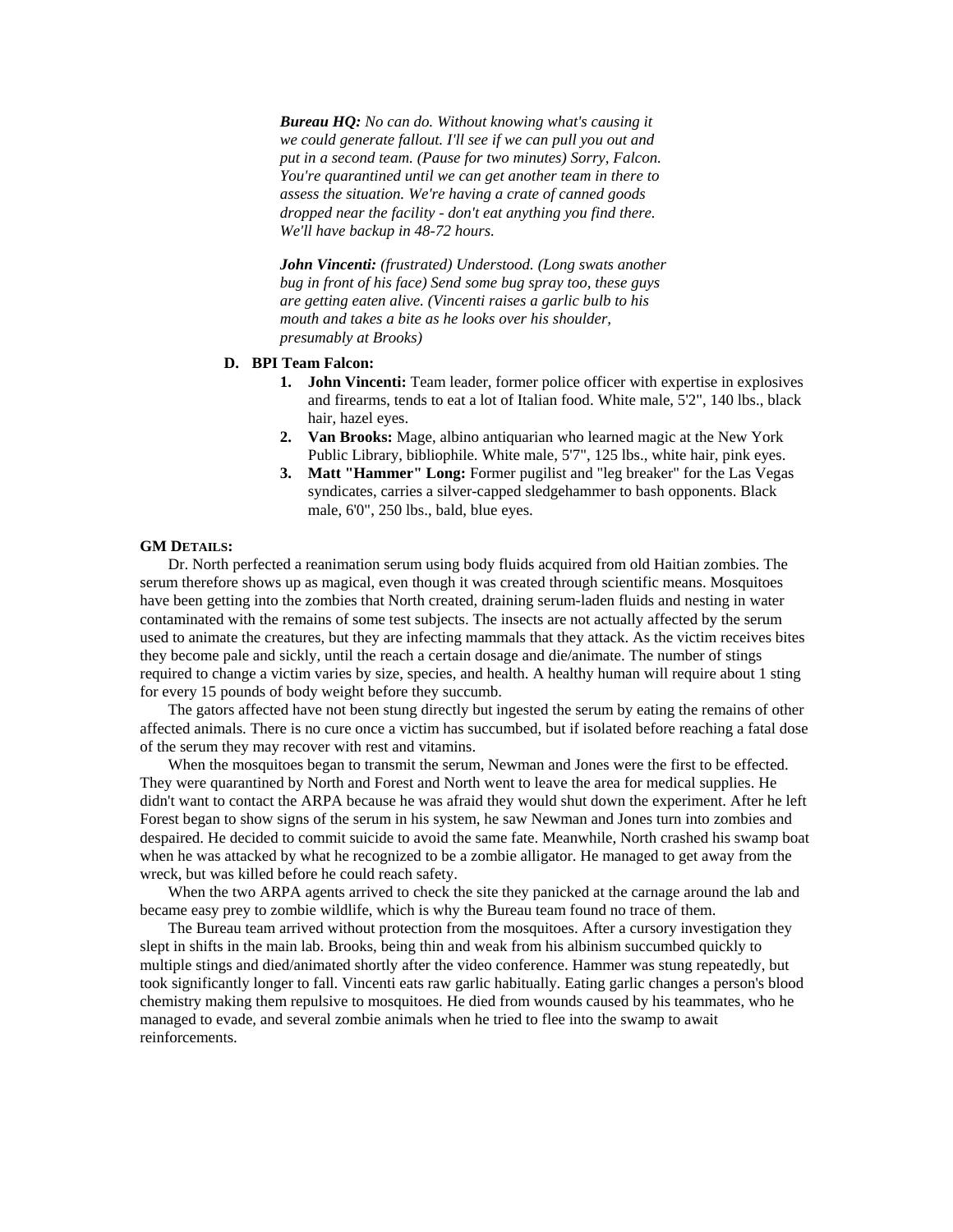## **TIMELINE:**

Not applicable - past events are described in the player and GM sections, the speed of the adventure is up to the players and GM. The GM should make players aware of mosquito bites as time progresses, and have the players act accordingly. If the characters are spending too much time standing around they may be attacked by Zombie Gators and animals.

# **LOCATIONS:**

#### **The Facility:**

The research facility is composed of a single building divided into two main areas, the living section and the research lab. It was constructed on a small island in the Florida Everglades, inaccessible except by swamp boat. The lab area consists of a main lab with a built in freezer, two observation rooms, and a crematorium. The electric generator and natural gas storage are located in this section. The living area consists of sleeping rooms for each of the staff, a shared bathroom/shower, a kitchen/dining area, and a small rec. area. Outside The building is a small area of stable ground, and a dock. Normally the dock holds two swamp boats, flat-bottomed models with air propellers mounted on the stern for propulsion, but there is currently only one of the original boats, in addition to the one used by the ARPA agents, and the one brought by the other Bureau agents. The other boat from the lab can be found with an intense search of the area, crashed into a tree about a mile from the lab.

#### **Main Lab**

The main lab is a large square room taking up most of the western half of the building. The walls are covered with cabinets and counters. Gas jets are built into the counters for use with Bunsen burners. The counters are completely clear, and there is a moderate amount of broken glassware, chemicals, wire test tube holders, and other small metal tools littering the floor. In the southwest corner of the room is a large stand-alone crematorium with a vent running up through the roof. Along the north wall are the two observation rooms. Both can be locked from the outside only, and have a large two-way mirror that allows people in the lab to view everything inside. In the center of the room are four metal exam tables on wheels. Two have badly decomposed corpses that Dr. North was examining when the trouble started.

A single desk is located in between the two doors into the lab. The desk has been ransacked and contains little of value except pens, blank paper, toe tags, and paper clips. The videoconferencing equipment is located on top of the desk. It is damaged, but could be repaired by someone with Communications Technology or a similar skill with at least a Moderate difficulty. There are no windows looking out of the lab. The door on the southeast wall leads to the rec. area. The door on the northeast wall leads to the north-south corridor that leads from the sleeping areas and kitchen to the rec. area.

The zombies of agents Brooks and Long are waiting beside each door, out of sight. They will attack anyone/thing that enters the room. Long's silver-capped sledge hammer is laying on the floor in the middle of the room. Both Brooks and Long are carrying Browning High Power pistols in shoulder holsters, and they each carry a standard rural package. An M21 Sniper rifle, and a Benelli M-21 shotgun are sitting on the floor next to a sleeping bag in the southeast corner of the room. Neither of the zombies will use weapons when attacking. In addition, Brooks carries the following spell components in a bandoleer: thyme, a blue candle, sulfur, a topaz gem, empirical salts, two stale French fries, a roll of vellum, a vial of mineral oil, and a dime bag of marijuana.

# **Observation Rooms**

Both rooms are empty except for a single chair each.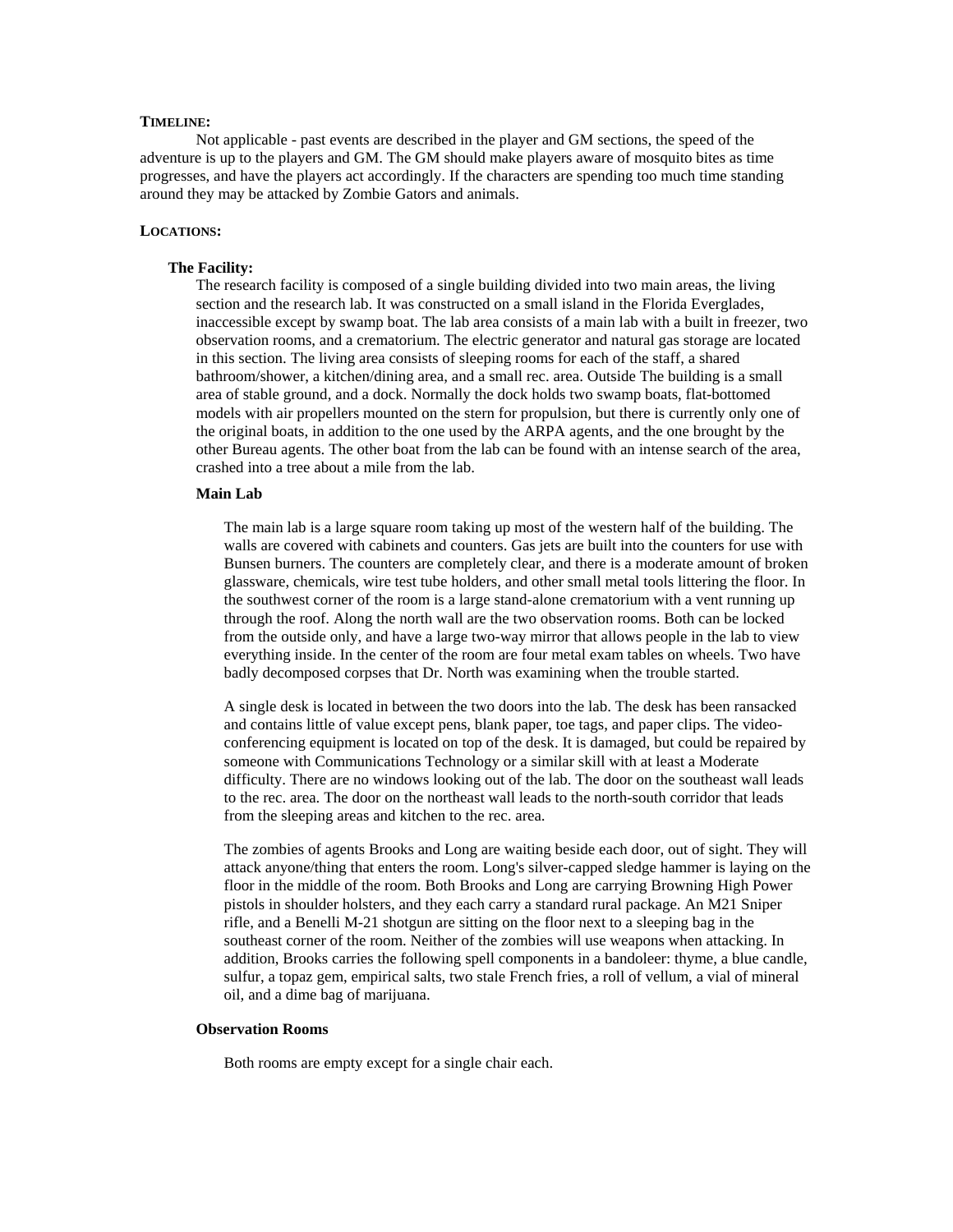# **Recreation Area**

Located in the southeast corner of the building, this houses several overstuffed chairs, a couch, a TV/VCR, some video tapes, and a small library of fiction - mainly Crichton, Cussler, and Clancy. There is a washer and dryer set up on the north wall. There is a door in the south wall that leads outside, and several south-facing windows.

## **Kitchen/Dining Area**

Located between Sleeping Room 4 and the rec. room, this has a refrigerator and freezer filled with a variety of easy to prepare foods, counters, stove, and a moderately sized table with five chairs. This room also has an east-facing window.

#### **Bathroom/Shower**

Located in the northeast corner of the building it has a large vanity and mirror, a toilet, and a shower area separated with a door that can be locked from the inside. The vanity is full of various common men's and women's toiletries. In the corridor outside the bathroom is a door leading to the outside that is usually locked.

## **Sleeping Rooms**

Each room has a king-sized bed, walk-in closet, dresser, mirror, east-facing window, and nightstand. Listed below are other details specific to each room.

## **Sleeping Room 1: Dr. North**

Dr. North's room is surprisingly messy. There is dirty laundry on the floor and a variety of textbooks on anatomy and chemistry stacked on the dresser and nightstand. There are bottles of speed and sleeping pills hidden in his underwear drawer, and a bottle of whiskey in the closet. There is also a loaded H&K P-7 under the pillow on his unmade bed.

#### **Sleeping Room 2: Dr. Forest**

Dr. Forest's room is neat and orderly. He has a snifter of brandy with two glasses on his nightstand, and a small collection of mystery novels on his dresser. His clothes are all neatly pressed and either hanging in the closet or folded in the dresser. He himself is laying back on the bed with a shotgun between his legs. The top portion of his head has been splattered across the walls behind him.

## **Sleeping Room 3: Julie Newman**

Julie's room is basically neat. The bed is wrinkled and there is a small pile of dirty clothes in her closet. She has a few romance novels hidden under her underwear in her dresser, and a few sexy negligees. Several pictures of castles are hanging on her walls.

#### **Sleeping Room 4: Paul Jones**

Paul's room is secured from the outside with strips of wood that have been driven between the door and the jam. Inside there is a overturned cot next to the bed. Food and water that had apparently been sitting on the dresser is now scattered on the floor. Clothes are strewn about, and the mirror is laying in pieces on the floor. The corpses of Newman and Jones are lying on the floor, decomposing. They have been laying there at least a week by the look of things.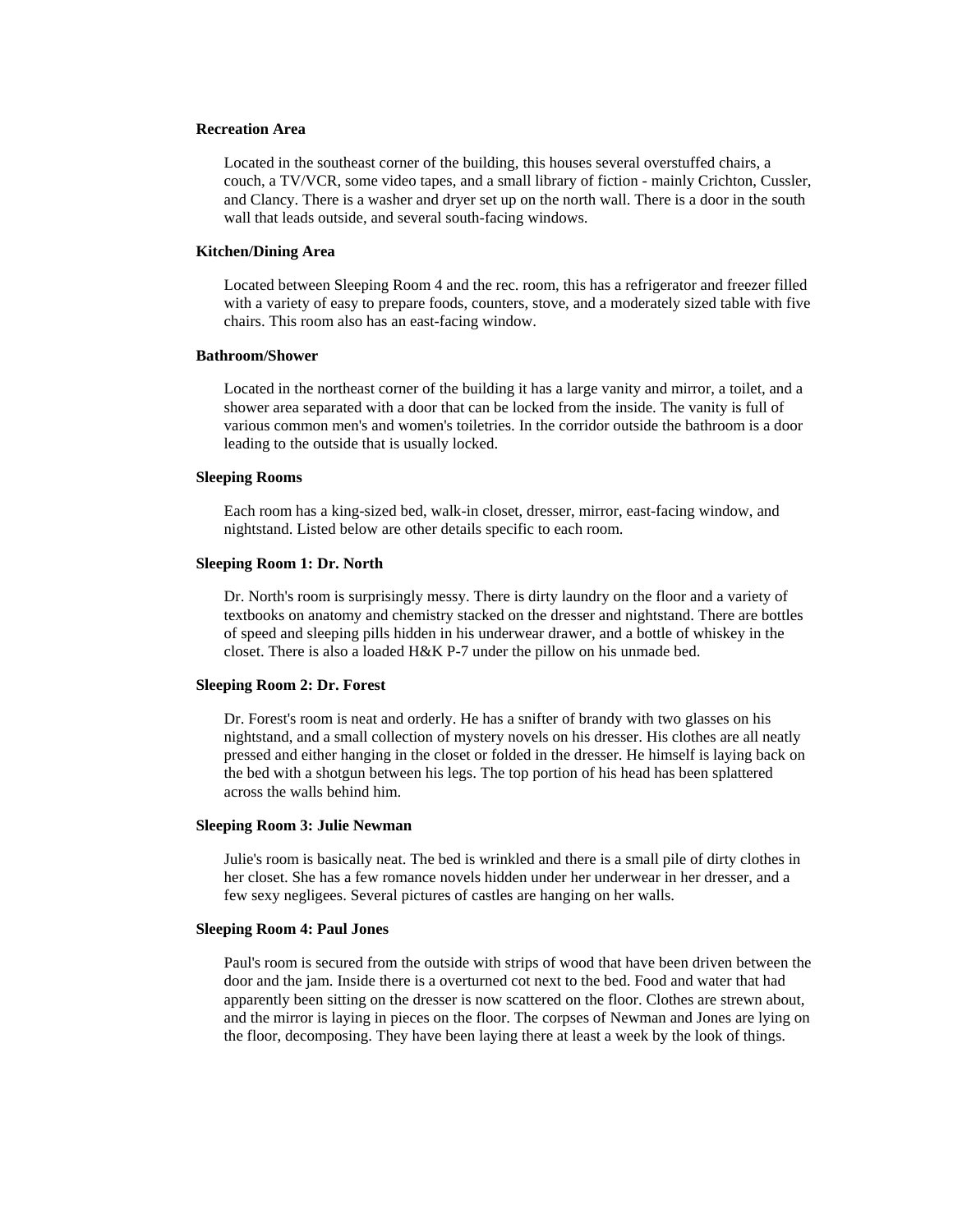# **NPCS:**

N/A

# **SHADOWS:**

**ZOMBIE Type:** Zombie, Chemically Restored **Physique:** 5D Stamina 7D **Reflex:** 2D+2 Unarmed Combat 3D **Canny:** 3D Find 3D+2, Hide/Sneak 4D **Will:** 2D Magic Resistance 4D **Special Abilities/Disadvantages:**

*Undead* – Reanimates are undead creatures. They require little sustenance and sleep, and will not die unless destroyed. Reanimates heal at half the normal rate, but never look more 'alive' than they did at the time of their reanimation.

#### **Story Hooks:**

*Insanity* – Reanimates are generally brain damaged due to the deterioration of brain tissue after death. Many have become viciously cannibalistic.

# **Life Points:** 40

**Survival Points:** 0-5 normally

# **Move:** 10

**Size:** 1-2.1 meters tall

One of the typical human zombies either created by North's serum, or by the mosquitoes. They are animate human corpses with a pale blue-green tinge. The zombies automatically cease to be animate after a week or more and decompose normally. They cannot be revived again.

#### **ZOMBIE GATOR**

**Type:** Reptilian Predator **Physique:** 5D **Reflex:** 3D **Canny:** 2D Hide/Sneak 4D **Will:** 2D Magic Resistance 4D **Special Abilities:** *Armor* - +1D to resist damage

*Bite* – PHY+1D damage

*Undead* – Reanimates are undead creatures. They require little sustenance and sleep, and will not die unless destroyed. Reanimates heal at half the normal rate, but never look more 'alive' than they did at the time of their reanimation.

#### **Life Points:** 40

**Move:** 10 / 16 swimming

**Size:** 3-6 m long

**Scale:** Character to Car

One of the alligator zombies created by eating other zombie animals, infected by the mosquitoes. They are animate alligator corpses, grayish with a blue-green tinge. The zombies automatically cease to be animate after a week or more and decompose normally. They cannot be revived again. There are 1d4 zombie alligators in the area of the lab.